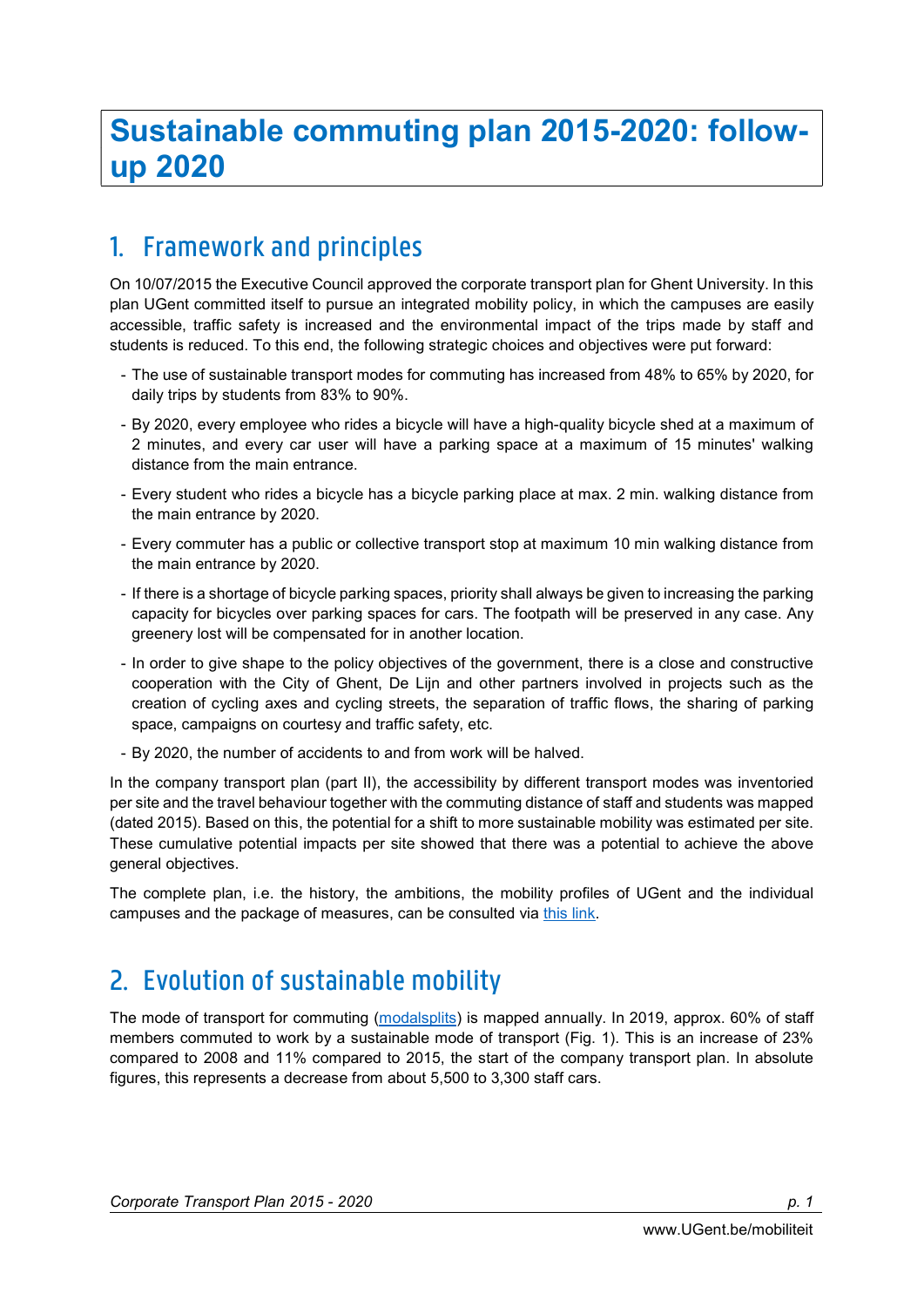

Fig. 1: Transport choices of employees for their main commuting route from 2008 (start of census) to 2019. The 2020 target is also shown.

The mode of transport for student journeys is monitored using surveys conducted in 2014 and 2019. The survey distinguishes between three different movements of students: (1) commuter students' movements from home to their campus, and kot students' movements (2) to their kot and (3) from there to their campus.

Figure 2 shows the modal split of the commuter students for their travel from home to campus. The use of the bicycle has increased by 10%, while the use of the car has decreased from 17% to 13%. Also the use of public transport has decreased from 54% to 47%. Since 44% of the student population travels to Ghent almost daily (same as in 2014), this means that in 2014, 7.5% of the students travel to Ghent daily by car, while in 2019 this will be 5.5%. In absolute figures, this concerns 3,100 and 2,500 students' cars respectively.



Fig. 2: Commuter students' choice of transport for the route from their place of residence to the campus in 2014 and 2019

Corporate Transport Plan 2015 - 2020 **p. 2016** p. 2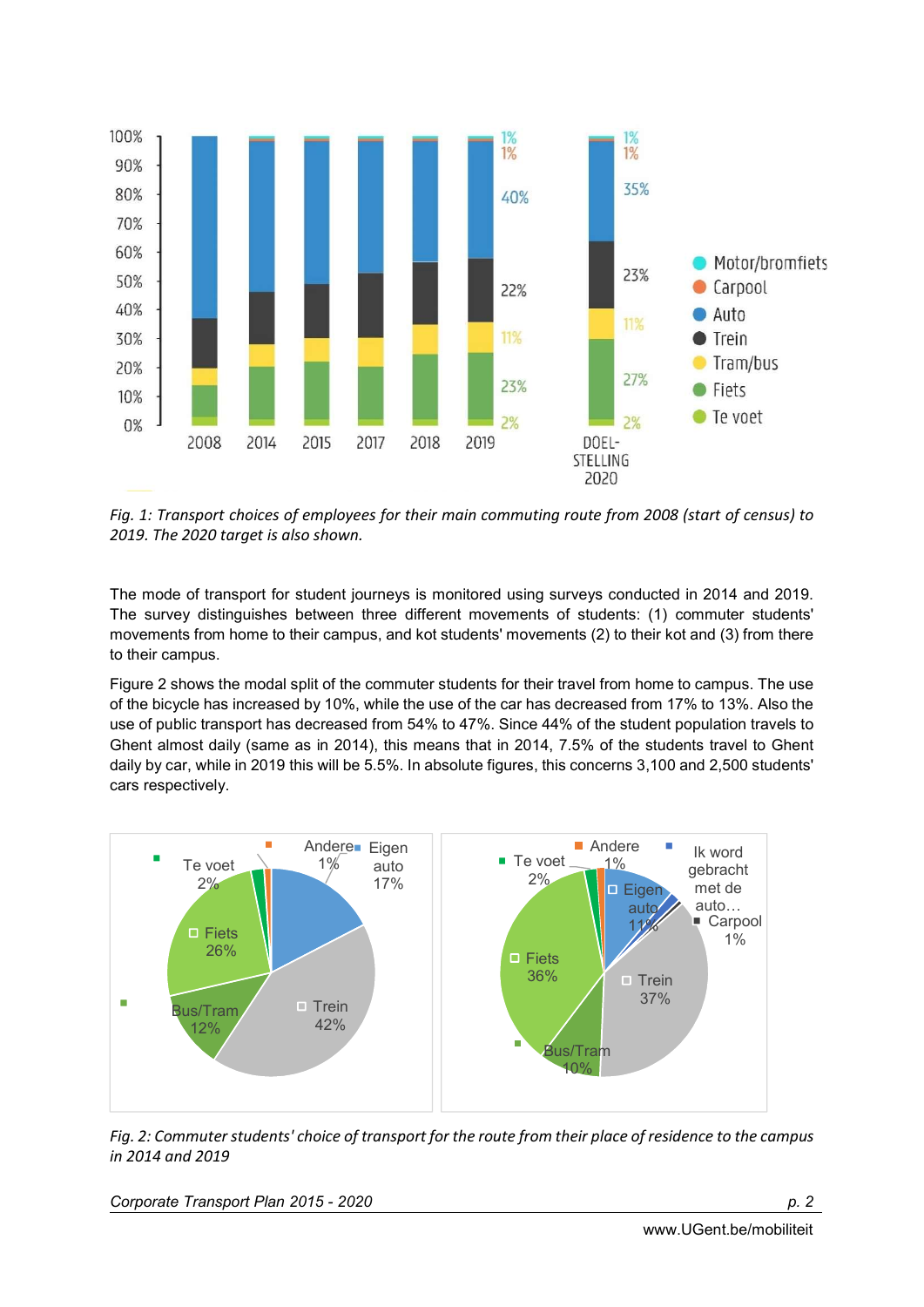The modal split of students moving from home to their digs is shown in figure 3. The number of cyclists has also increased significantly for these trips, at the expense of the use of public transport.



Fig. 3: Commuter students' choice of transport for the route from their place of residence to the campus in 2014 and 2019

There is no change in the way students travel from their digs to the campus. Almost all of these trips are done in a sustainable way; the share of cars in these trips is less than 1%. 77% of these trips are done by bike.

The number of accidents to and from work is reported annually in the Integral Welfare Report (see Table 1).

|      | On foot  | <b>Bicycle</b> | Public<br>transportation | Car      | Other  |
|------|----------|----------------|--------------------------|----------|--------|
| 2015 | 7(1)     | 39 (275)       | 3(61)                    | 6(18,5)  | 2(10)  |
| 2016 | 7 (134)  | 46 (475)       | 1(6)                     | 7(13)    | ٠      |
| 2017 | 9(55)    | 51 (400)       | 1(0)                     | 16 (108) | 1(0)   |
| 2018 | 14 (309) | 42 (323)       | ۰                        | 7(79)    | 2(129) |
| 2019 |          |                |                          |          |        |

Table 1: Overview of annual accidents to and from work, with the number of days of incapacity in brackets

## 3. Action plan: evaluation and adjustment

Based on the company profile, the information from the mobility files per campus (the mobility profile, the accessibility profile, the commuting distance, the potential estimate, ...) and the expertise of the mobility experts, an action plan was drawn up to achieve the intended objectives. In addition,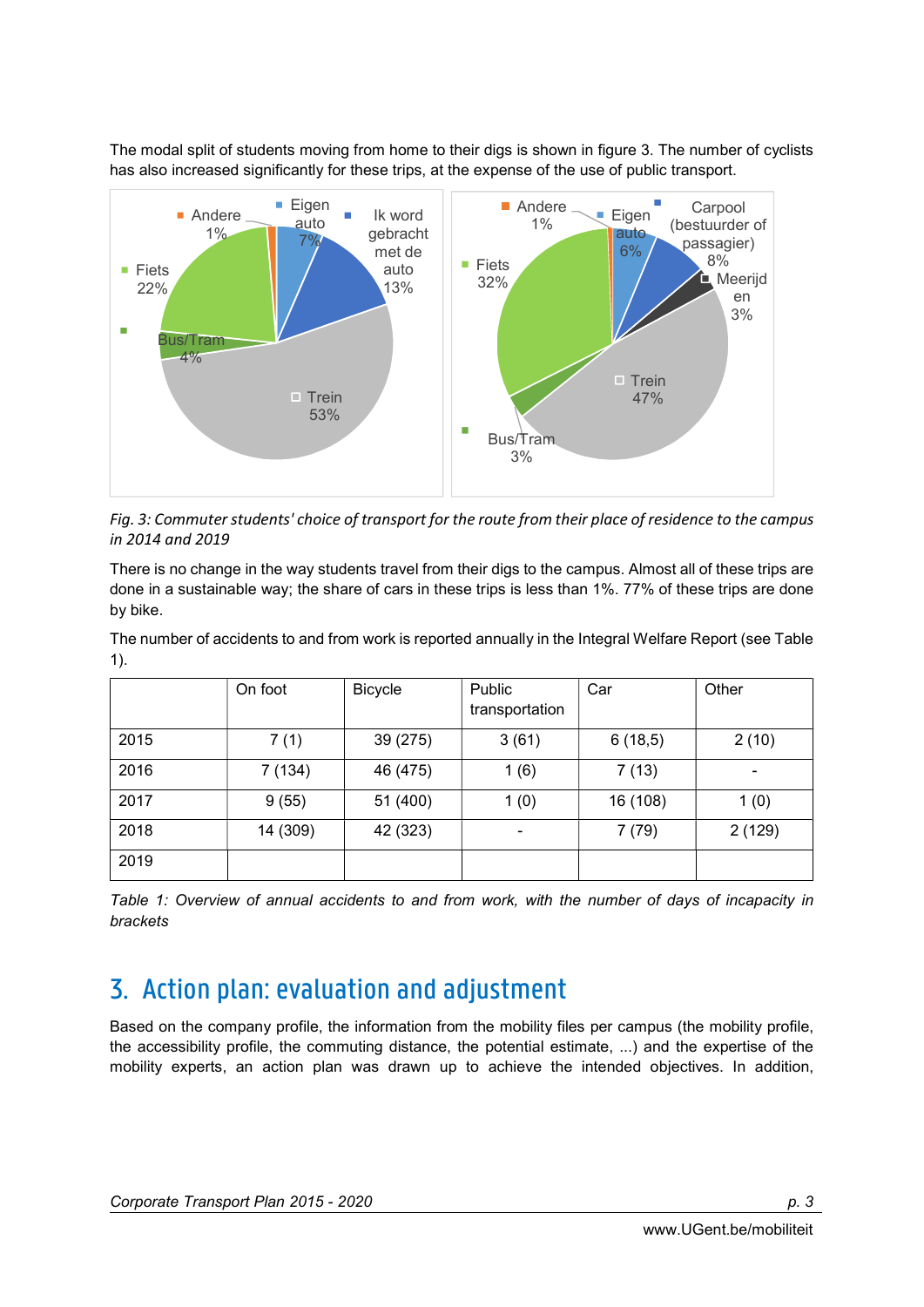suggestions and remarks were collected from mobility surveys<sup>1</sup> and workshops were organised<sup>2</sup>in the central administration and in various faculties to refine and adapt this action plan to the specificities of UGent.

The action plan contains measures towards both staff and students and is structured around six pillars:

- Mobility coordination
- Mobility communication
- Optimisation of the bicycle infrastructure
- Optimisation of the parking infrastructure
- Optimisation of the movement of services
- UGent experiments

The implementation of the action plan was divided into two phases. In the first phase, the measures are considered for which a budget has already been provided in the investment plan or in the operating funds, or which are relatively easy to implement.

In a second phase, those measures were proposed that required more far-reaching efforts and, in certain cases, even greater support.

The entire action plan is evaluated below and, where necessary, adjustments are suggested for further elaboration.

#### 3.1 Pillar I: mobility coordination

The sustainable mobility policy is coordinated from the Environment Department by the mobility coordinator (approx. 0.8 FTE). Links are made from the department to the Personnel and Organisation Directorate (including reception information, reimbursement of commuting expenses), the Buildings and Facilities Management Directorate (including drawing up MOBER studies and master plans, organisation of parking facilities, development of cycling infrastructure, parking access, etc.), the Student Facilities and Students Directorate (including student mobility) and internal and external experts. In addition, sustainable mobility is a frequently recurring agenda item in Transitie UGent and in the environmental and sustainability committees and working groups of faculties and student associations.

UGent also cooperates in different areas with the City of Ghent, Max Mobiel, Cambio, De Lijn, Cargo Velo, the Fietsambassade, mobility coordination centre Gent-Zuid SPITS, ... All these organisations have ambitions in the field of sustainable mobility and benefit from harmonising their plans and striving for the same level of ambition.

The contact point is mobiliteit@UGent.be.

In the Business Transport Plan, the following specific action points were listed:

| <sup>1st</sup> phase | Reinforcement of UGent Mobile working group.                                                                                                                                          |
|----------------------|---------------------------------------------------------------------------------------------------------------------------------------------------------------------------------------|
|                      | Support of mobility coordinator by sustainability office.                                                                                                                             |
|                      | Strengthen cooperation between mobility coordinator and Institute for Sustainable<br>Mobility (IDM), Centre for Sustainable Development (CDO), Urban Planning Research<br>Group, etc. |

 1 General surveys of staff and students were conducted in 2004, 2008, 2011 and 2014, the conclusions of which were presented at the BOC / PBW subcommittee.

Corporate Transport Plan 2015 - 2020 **p. 4** and p. 4

<sup>2</sup> Workshops on 28 April 2015 (fac. EB), 18 May 2015 (ATP-café), 26 May 2015 (fac. RE and PS), 28 May 2015 (CA), 1 June 2015 (fac. LW and BW), 2 June 2015 (fac. DI), 4 June 2015 (fac. PPW), 11 June 2015 (fac. WE-INW), 15 June 2015 (fac. WE-Sterre) and 23 June 2015 (fac. WE-Ledeganck); general invitation via 'bericht in de kijk' and specific invitation to trade unions to join above workshops; individual discussions with mobility manager UZGent and campus Kortrijk.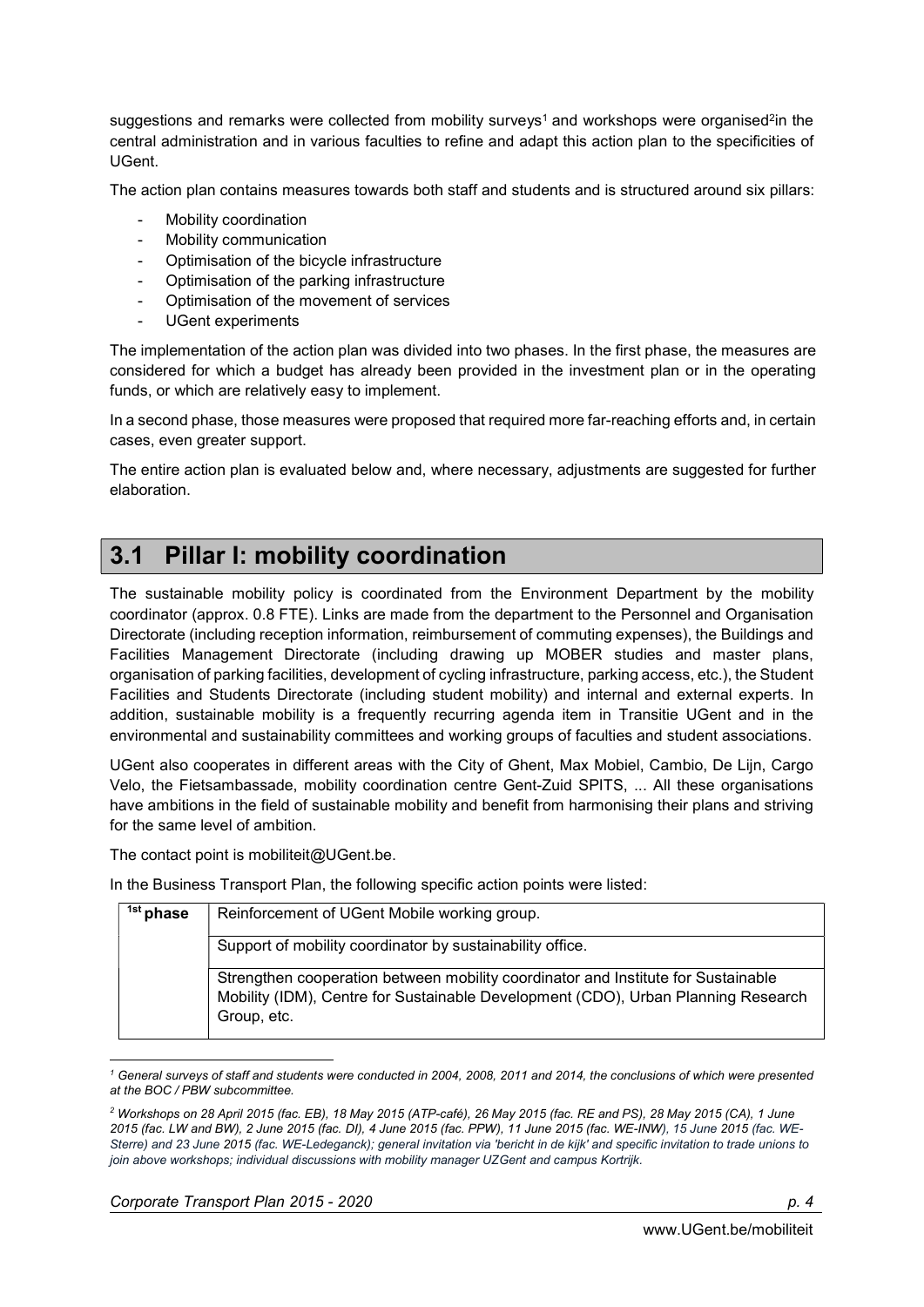|                                                    | Close and constructive consultation between UGent and stakeholders on bicycle<br>infrastructure, public transport services, traffic generated by students, mobility and<br>circulation plan of the City of Ghent, etc.                                                                                                                                                                                               |
|----------------------------------------------------|----------------------------------------------------------------------------------------------------------------------------------------------------------------------------------------------------------------------------------------------------------------------------------------------------------------------------------------------------------------------------------------------------------------------|
|                                                    | Present an annual follow-up report of the company transport plan to the UGent<br>management.                                                                                                                                                                                                                                                                                                                         |
| <b>Evaluatio</b><br>n                              | Over the years, the umbrella working group Mobiel UGent was replaced by a fixed<br>agenda item on the faculty environmental committees.                                                                                                                                                                                                                                                                              |
|                                                    | In addition, sustainable mobility was a recurring theme at the Transition UGent<br>meetings and concrete issues (mobility vision for the Sterre campus, Ardoyen campus,<br>Proeftuin campus, etc.) were discussed in ad hoc working groups. Cooperation was<br>always sought (and facilitated) between policy, expertise and commitment and - if<br>relevant - external stakeholders.                                |
|                                                    | The sustainability office supported the mobility coordinator for communication,<br>sensitisation, experiments,                                                                                                                                                                                                                                                                                                       |
|                                                    | The follow-up of the company transport plan was integrated into the annual reports of<br>the environmental coordinator and the sustainability reporting.                                                                                                                                                                                                                                                             |
| <b>Adjustme</b><br>nt and<br>planning<br>(proposal | The company transport plan is coming to an end (2015-2020). Within the framework of<br>the climate plan, this plan will also have to be brought into line with the climate<br>objective and short, medium and long-term policy objectives will be formulated, the<br>realisation of which will be monitored in the interim.<br>This approach should accelerate the current policy, thanks to the guiding role of the |
|                                                    | RVB.                                                                                                                                                                                                                                                                                                                                                                                                                 |

#### 3.2 Pillar II: good 'mobility' communication

All mobility information for staff members is collected on the portal page www.UGent.be/mobiliteit. This concerns internal information about home to work travel, service trips, access to car parks, etc., as well as links to route planners, the NMBS, De Lijn, etc.

An awareness-raising campaign about sustainable mobility is organised regularly and new initiatives are communicated via the faculty sustainability and environment committees, social media, etc.

New staff members receive the information via the DPO information form and the well-being and environment guide and during the welcome for new staff members. New students are reached via the information brochures, the Green Guide, ...

| <sup>1st</sup> phase | Mobility information during a welcome for new staff members, personal advice at an<br>information stand at a welcome breakfast, communicating about the accessibility of the<br>workplace in job application notices or in the recruitment procedure. |
|----------------------|-------------------------------------------------------------------------------------------------------------------------------------------------------------------------------------------------------------------------------------------------------|
|                      | Mobility information in welcome brochures for (international) students.                                                                                                                                                                               |
|                      | (Social media) platform on sustainable mobility.                                                                                                                                                                                                      |
|                      | Greater focus on public transport, multimodality, and alternatives to cycling in<br>communication.                                                                                                                                                    |
|                      | Campaign on courtesy and road safety.                                                                                                                                                                                                                 |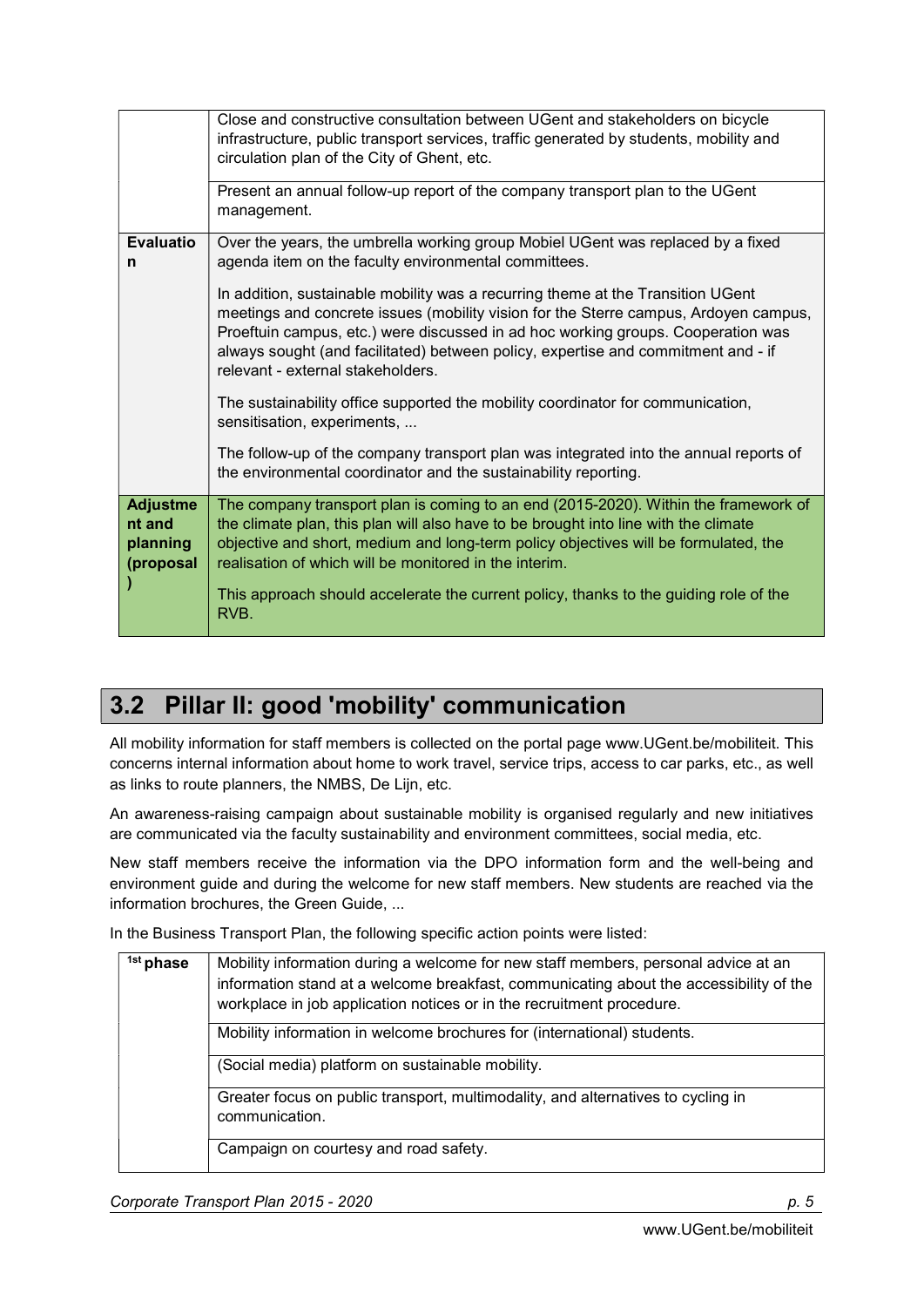|                                       | Communicate company transport plan and pillars in attractive way (brochure) and<br>distribute widely.                                                                                                                                                                                                                                                                                                                                                                                                                                               |
|---------------------------------------|-----------------------------------------------------------------------------------------------------------------------------------------------------------------------------------------------------------------------------------------------------------------------------------------------------------------------------------------------------------------------------------------------------------------------------------------------------------------------------------------------------------------------------------------------------|
| <b>Evaluatio</b><br>n                 | Mobility information for staff members and students is provided on the website,<br>welcome brochures, social media, etc. Vacancy announcements refer to incentives to<br>promote sustainable commuting (e.g. bicycle allowance, etc.). During the intake<br>interview, new staff members receive a fluorescent jacket from Ghent University if they<br>commit to commuting in a sustainable manner. An information sheet refers to the<br>UGent mobility page and each new staff member receives a sheet with detailed<br>information on commuting. |
|                                       | Multi-mobility is also addressed in the communication, with information about park &<br>ride, park & bikes and commuter bikes, shared cars, etc.                                                                                                                                                                                                                                                                                                                                                                                                    |
|                                       | There were various awareness campaigns about "courtesy and traffic safety among<br>students", "what moves you?" with the introduction of the circulation plan, the offer of<br>the bicycle ambassador, the annual Mobility Weeks at the Technology Park, the test<br>caravan,                                                                                                                                                                                                                                                                       |
|                                       | Communication about the UGent mobility policy takes place via the sustainability<br>report, the many presentations,                                                                                                                                                                                                                                                                                                                                                                                                                                 |
| <b>Adjustme</b><br>nt and<br>planning | With the introduction of a parking management policy, a campaign will be organised<br>that highlights the entire sustainable mobility policy and offer and clearly explains 'the<br>why'.                                                                                                                                                                                                                                                                                                                                                           |
| (proposal                             | The integration of staff mobility opportunities during the intake interviews of new staff<br>members is an important tool. It is important to maintain this measure and to provide<br>further guidance to DPO in this regard.                                                                                                                                                                                                                                                                                                                       |

### 3.3 Pillar III: optimisation of cycling infrastructure

On the campuses, there are covered and locked bicycle sheds for staff members. In addition, staff members can make use of a mobile bicycle repair service, commuters can park their bicycles in a reserved bicycle shed at the station, there is a bicycle allowance and service trips can be made with service bicycles. Staff members can rent or lease an (electric) bicycle at a very favourable rate at the Bike Embassy and borrow an electric bicycle free of charge for a month.

There are also many bicycle parking facilities for students. Students can rent a bicycle cheaply at the Bicycle Embassy and make use of the bicycle repair shops and repair posts. The new UGent auditorium management system tries to minimise the trips students have to make to attend classes.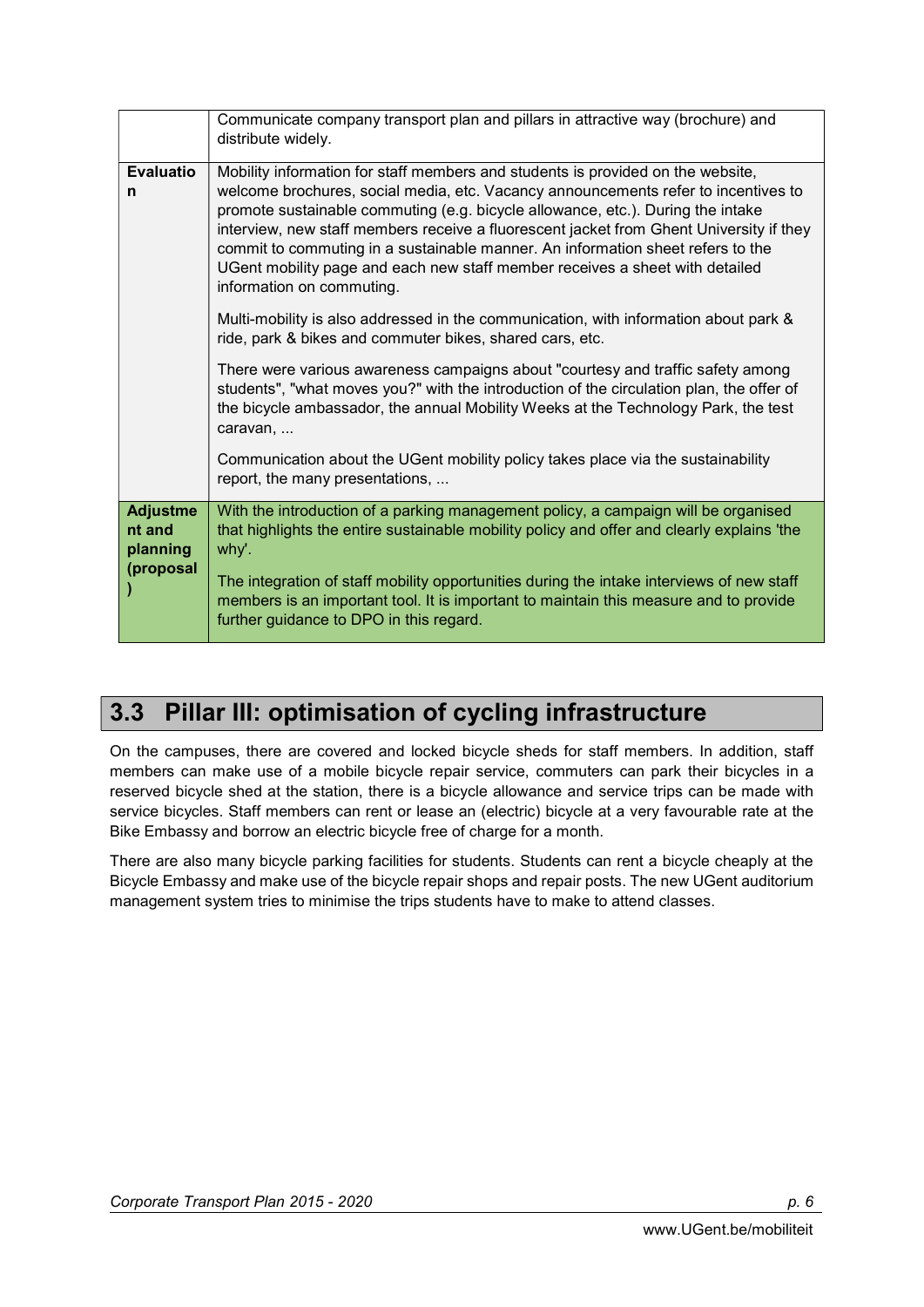In the Business Transport Plan, the following specific action points were listed:

| <sup>1st</sup> phase                               | Bicycle stands must be adapted to today's requirements: also room for carrier bicycles,<br>bicycle trailers, etc., charging points for electric bicycles, etc.                                                                                                                                                                                        |
|----------------------------------------------------|-------------------------------------------------------------------------------------------------------------------------------------------------------------------------------------------------------------------------------------------------------------------------------------------------------------------------------------------------------|
|                                                    | Increase the number of showers, close to bicycle stands, with the possibility of leaving<br>clothes.                                                                                                                                                                                                                                                  |
|                                                    | Necessary expansion of bicycle parking facilities, centralised, easily accessible, without<br>cutting into green areas.                                                                                                                                                                                                                               |
|                                                    | Negotiating smart bicycle connections.                                                                                                                                                                                                                                                                                                                |
|                                                    | Negotiating a discount for breakdown assistance and insurance for UGent cyclists.                                                                                                                                                                                                                                                                     |
|                                                    | Close and constructive cooperation with the City of Ghent for the design of bicycle<br>streets, the design of bicycle storage facilities on public roads, separation of traffic<br>flows, sharing of parking (allowing for less parallel parking and creating more space for<br>vulnerable road users), widening and accessibility of footpaths, etc. |
| <b>Evaluatio</b><br>n                              | (New) bicycle sheds are becoming increasingly spacious and have charging points for<br>electric bicycles as standard, space for special bicycle models and (in the newest<br>ones) access control.                                                                                                                                                    |
|                                                    | There is/was cooperation with the City of Ghent and other authorities for the provision<br>of a bicycle connection Schelde-campus Proeftuinstraat, the cyclist bridge to campus<br>Ardoyen, the completion of climate axis 4 (Muinkkaai) and 5 (De Pintelaan), the<br>sharing of parking, the provision of bicycle parking on public property,        |
| <b>Adjustme</b><br>nt and<br>planning<br>(proposal | In various zones, the capacity of bicycle parking for students is insufficient (around S9,<br>campus UFO, ). The City of Ghent wants to find solutions for this on the premises.<br>This means, for instance, that car parking spaces on the UFO campus will have to be<br>replaced.                                                                  |

## 3.4 Pillar IV: Optimising the movement of services

There are almost 350 service bicycles in use across the various campuses. These are not only city bikes but also electric and delivery bikes. In addition, the use of Blue bike is being promoted (train + bike) and pool cards for the use of cambio trolleys can be requested.

For its own fleet, the Executive Council approved on 13/12/2012 a centralised fleet policy, according to which cars must be shared and must meet a number of sustainability criteria (e.g. electric service cars for use mainly in the city).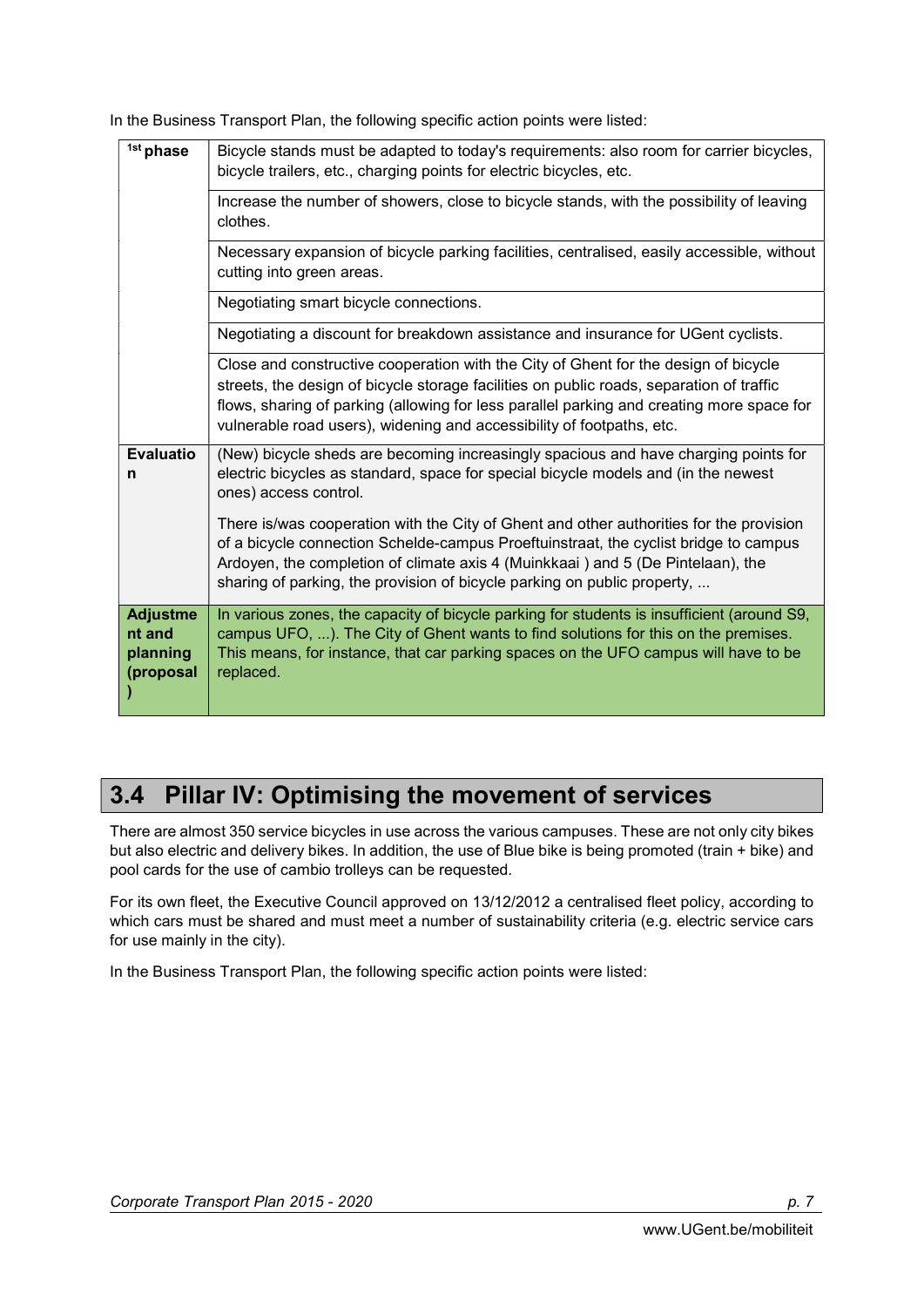| <sup>1st</sup> phase  | Increase the supply of service bicycles on demand (electric bicycles, folding bicycles,<br>delivery bicycles, etc.).                                                                                                                                                                                                                                          |
|-----------------------|---------------------------------------------------------------------------------------------------------------------------------------------------------------------------------------------------------------------------------------------------------------------------------------------------------------------------------------------------------------|
|                       | Central purchase and management of service vehicles for the central administration. In<br>this way, the sustainability criteria can always be respected and it can be ensured that<br>the cars are included in a pool (cf. BC decision dated 13/12/2012).                                                                                                     |
|                       | Open up the pool of service vehicles for occasional use by faculties.                                                                                                                                                                                                                                                                                         |
|                       | Efficient use of current fleet (shared use, most environmentally friendly cars run the<br>most, most polluting cars run the least and are gradually replaced)                                                                                                                                                                                                 |
|                       | Drawing up a framework contract for a courier service, which stipulates that trips in the<br>Ghent area (e.g. 9000, 9040 and 9050) must be made by bicycle or in a co2 neutral way (only,<br>first and last mile).                                                                                                                                            |
| 2nd phase             | Centralised purchase of each service vehicle (with possible ventilation of costs based on<br>use). In this way, the sustainability criteria can always be respected and it can be ensured<br>that the cars are included in a pool.                                                                                                                            |
|                       | No mileage allowance for service < 3 km.                                                                                                                                                                                                                                                                                                                      |
|                       | Construction of an own CNG filling station for service vehicles.                                                                                                                                                                                                                                                                                              |
| <b>Evaluatio</b><br>n | Service bicycles are provided on request. In addition to city bikes, the pool now also<br>includes 18 electric bicycles and 5 cargo bikes (3 of which are electric). On the Coupure<br>campus, an online management system with an electric bicycle lock is being tested.                                                                                     |
|                       | Service vehicles for the central administration are purchased centrally (with sustainability<br>criteria) and can be used occasionally by the faculties. The use of cambio share cars is<br>also increasing (approx. 185 trips per month) and negotiations are ongoing about a<br>cooperation with Battmobiel (share cars for service trips and private use). |
|                       | The central administration's vehicle fleet was made greener. The Euro 4 standard cars<br>have disappeared from the fleet. However, the number of service cars has increased.                                                                                                                                                                                  |
|                       | A framework contract was concluded with Cargo Velo for courier services within the City<br>of Ghent. In addition, a pilot project is running as part of the LOOP project for a central<br>delivery of office materials in a CityDepot, from where they can be further distributed to<br>the services in a CO2-neutral way (last mile CO2-neutral).            |
|                       | A revision of the central fleet policy is proposed (see 'New steps towards sustainable<br>mobility'), whereby the sustainability criteria are adapted and guidelines are developed<br>on who can and cannot purchase a car for private use.                                                                                                                   |

| An equalisation of service trips by bicycle and car is proposed (see 'New steps towards  |
|------------------------------------------------------------------------------------------|
| sustainable mobility'), whereby service trips up to 5 km (between starting point and     |
| destination) by private car are not reimbursed by default, but are insured. A similar    |
| approach is taken to journeys of up to 5 km made by private bicycle. No reimbursement    |
| is provided, but they are insured. This also means an administrative simplification. For |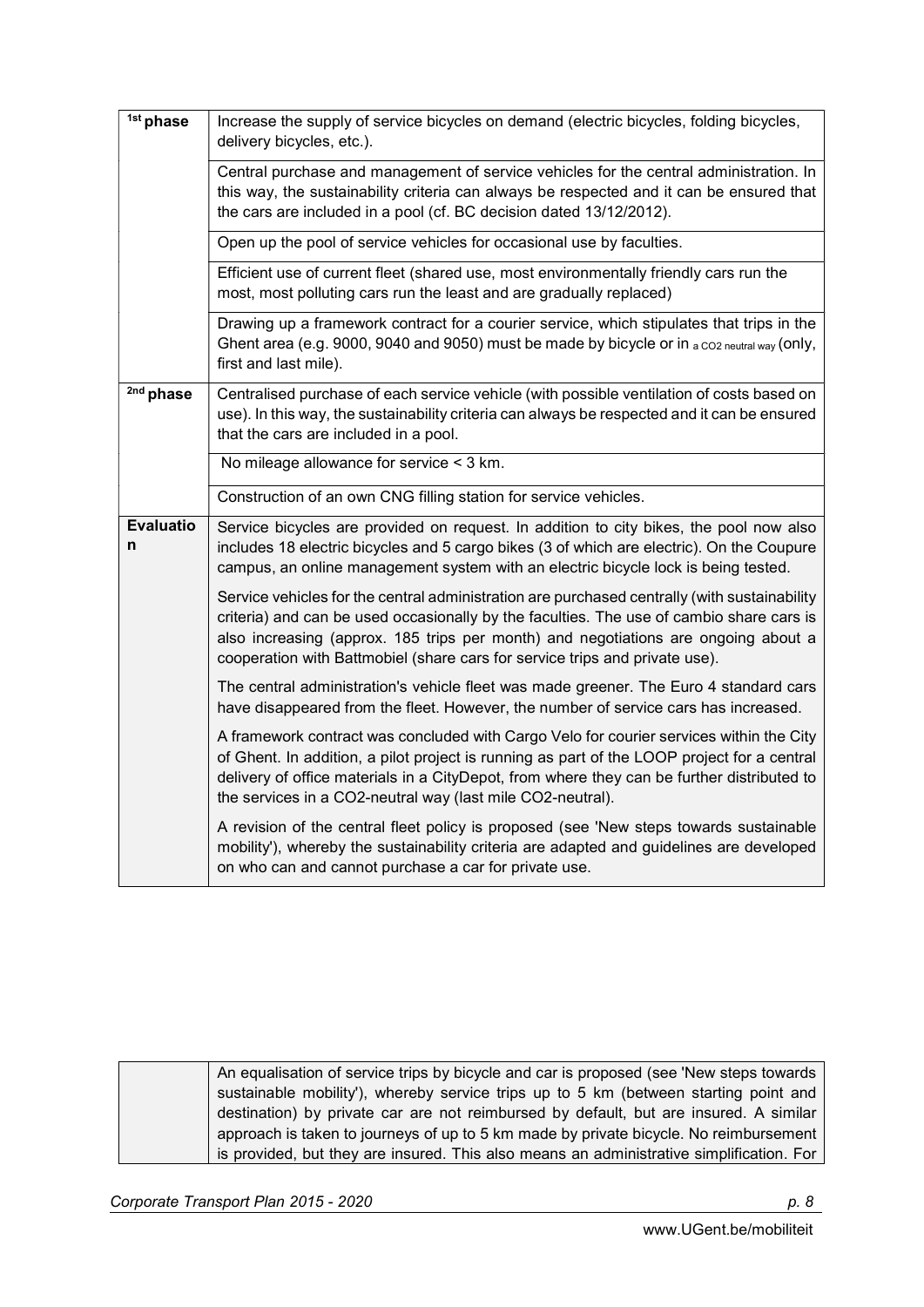|                                                    | work-related travel to destinations further than 5 km, an allowance is provided both with<br>the employee's own car and with his own bicycle.<br>It no longer seems opportune to build our own CNG station, as the market is shifting<br>towards electric driving and the intermediate step of CNG is no longer necessary. There<br>are still some models of cars that are not available electrically, but that will change soon.<br>For large delivery vans, too, it is to be expected that reasonable alternatives will be<br>available in the fairly near future that are electrically powered. |
|----------------------------------------------------|----------------------------------------------------------------------------------------------------------------------------------------------------------------------------------------------------------------------------------------------------------------------------------------------------------------------------------------------------------------------------------------------------------------------------------------------------------------------------------------------------------------------------------------------------------------------------------------------------|
| <b>Adjustme</b><br>nt and<br>planning<br>(proposal | Further efforts are being made to make the UGent fleet greener and steps are being<br>taken to share this fleet with the neighbourhood during off-peak hours (cooperation<br>with Battmobiel).<br>The new measures on fleet policy and equalisation of travel by private car and bicycle<br>are implemented and monitored.                                                                                                                                                                                                                                                                         |

### 3.5 Pillar V: Optimisation of parking infrastructure

UGent has its own parking facilities and rents several external parking spaces where there is no parking facility of its own. The allocation of parking rights is decentralised, at the level of the faculty or department where the car park is located.

| <sup>1st</sup> phase | Draw up a centrally managed parking policy, in which the parking must be able to be<br>used by all faculties and a central parking manager grants access rights.                                                                                              |
|----------------------|---------------------------------------------------------------------------------------------------------------------------------------------------------------------------------------------------------------------------------------------------------------|
|                      | More efficient use of available (underground) parking and converting vacant ground<br>level parking into green spaces, plazas/outlets, bicycle storage, storage space, etc.,<br>where useful and opportune, e.g.                                              |
|                      | - Make the Technicum inner courtyard free of cars (end of blocking entrances and<br>evaluation routes) and give cars access to the Rector's car park (+ lay-out in<br>cooperation with students and DGFB);                                                    |
|                      | - Make the Muinkschelde verge a car-free zone and give cars access to the Economy<br>or Kantienberg car parks (+ planting on the verge in collaboration with students and<br>the City of Ghent);                                                              |
|                      | - no longer make parking spaces in Sint-Michiels available, but give cars access to the<br>Ramen parking lot;                                                                                                                                                 |
|                      | - Eliminate reserved parking spaces near the main entrance of the Pharmacy Campus;<br>move cars to a parking space along the access road; partly reserve the vacated<br>space for service vehicles and technicians and partly allocate it to bicycle parking. |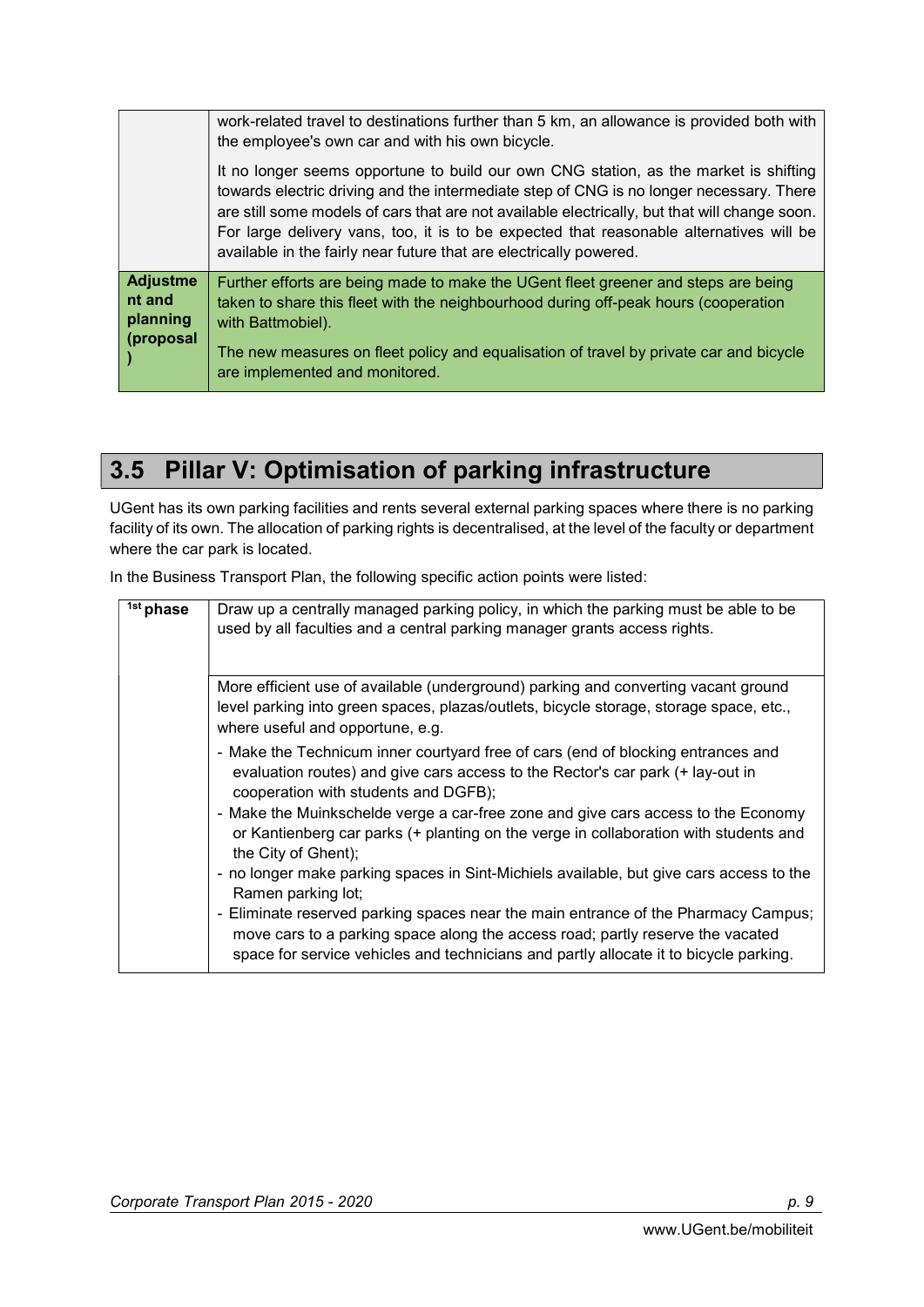|                       | Communicate that Sterre campus can be used as a peripheral car park with a bicycle<br>allowance / commuter bicycle or regular season ticket for the onward journey.                                                                                                                                                                                                                                                                                                                                                                                                                                                                                                                                                                                                                                                                                                                                                                                                                                                                                                                                                                                                                                                                                                                                                                                                                                                                                                                                                                                                                                                        |
|-----------------------|----------------------------------------------------------------------------------------------------------------------------------------------------------------------------------------------------------------------------------------------------------------------------------------------------------------------------------------------------------------------------------------------------------------------------------------------------------------------------------------------------------------------------------------------------------------------------------------------------------------------------------------------------------------------------------------------------------------------------------------------------------------------------------------------------------------------------------------------------------------------------------------------------------------------------------------------------------------------------------------------------------------------------------------------------------------------------------------------------------------------------------------------------------------------------------------------------------------------------------------------------------------------------------------------------------------------------------------------------------------------------------------------------------------------------------------------------------------------------------------------------------------------------------------------------------------------------------------------------------------------------|
|                       | Parking reserved for necessary vehicle traffic, thus reducing the need for parking.<br>There are 2 ways to do this:                                                                                                                                                                                                                                                                                                                                                                                                                                                                                                                                                                                                                                                                                                                                                                                                                                                                                                                                                                                                                                                                                                                                                                                                                                                                                                                                                                                                                                                                                                        |
|                       | 1. Systems where, for example, standard access is not given to people who live<br>nearby, or where people can choose monthly to have their parking card active (and<br>paying) and inactive are financially feasible.<br>2. Systems with maximum flexibility, e.g. paid daily parking or introducing a certain<br>number of mobility credits per month, require a new access control system and are<br>therefore expensive.                                                                                                                                                                                                                                                                                                                                                                                                                                                                                                                                                                                                                                                                                                                                                                                                                                                                                                                                                                                                                                                                                                                                                                                                |
|                       | Not giving access by default to people who live nearby, combined with a number of<br>mobility credits per month for these people (e.g. for rainy days, service trips, ), is the<br>formula with the most chance of success.                                                                                                                                                                                                                                                                                                                                                                                                                                                                                                                                                                                                                                                                                                                                                                                                                                                                                                                                                                                                                                                                                                                                                                                                                                                                                                                                                                                                |
|                       | First measures:                                                                                                                                                                                                                                                                                                                                                                                                                                                                                                                                                                                                                                                                                                                                                                                                                                                                                                                                                                                                                                                                                                                                                                                                                                                                                                                                                                                                                                                                                                                                                                                                            |
|                       | - Non-standard granting of parking rights to staff members with a commuting distance<br>< 3 km (exceptions have to be requested from central parking manager and can be<br>obtained by parents of young children, less mobile staff, ) (immediate effect for<br>new staff members, transitional period for others).<br>- Experiment on campus Coupure and campus Ardoyen, in which all staff members<br>with a commuting distance < 5 km do not have standard parking rights (exceptions<br>must be requested from the central parking manager and can be obtained by parents<br>of young children, less mobile staff, ), combined with a number of mobility credits<br>(parking turns) per month (e.g. for rainy days, service trips, ).                                                                                                                                                                                                                                                                                                                                                                                                                                                                                                                                                                                                                                                                                                                                                                                                                                                                                  |
| <b>Evaluatio</b><br>n | There is a lot of residual capacity in a number of (underground) car parks. By means of<br>a steering policy, this can be better utilised and freed up ground level parking can be<br>transformed into greenery, squares/outlets, bicycle storage, storage space, etc. This<br>remained very limited, without steering but by setting up ad hoc experiments: Some 20<br>parking spaces on the Dunant campus were turned into gardens, some 40 parking<br>spaces on the Sterre campus were turned into pop-up gardens, the inner courtyard of<br>Technicum was made car-free, etc. There are, however, concrete plans (with a budget)<br>to green the ground-level car parks of Home Bertha, Rectorate and Muinkschelde, and<br>no more parking spaces will be rented in the Sint-Michielsberg car park.<br>The reserved parking spaces for ZAP on the Pharmacy campus have still not been<br>eliminated. The shift of the parking spaces to the main entrance of the campus has<br>been planned, but the implementation and the budget are not yet foreseen.<br>For new building and renovation projects, the 2020 target for the number of cars, which<br>is specific to each campus and varies according to its location, has been in place since<br>the approval of the company transport plan in 2015. This means that no additional<br>parking will be provided if there is still sufficient capacity within 15 minutes' walking<br>distance according to this 2020 target. This has been included in the design guideline.<br>The Sterre campus was designated as a park and ride.<br>A parking policy was drawn up. |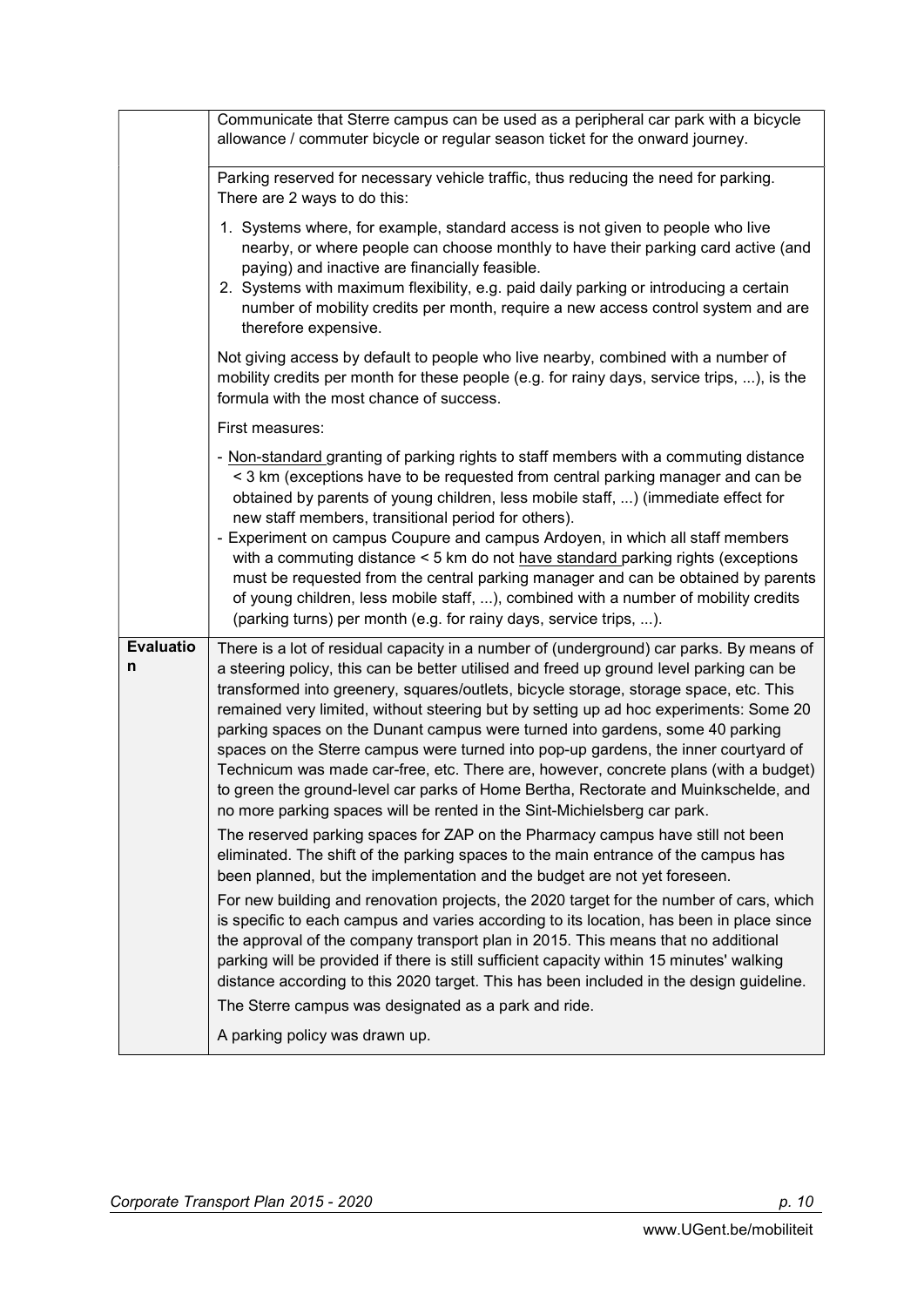| 2nd phase                                          | More efficient use of available underground parking and conversion of vacant surface<br>parking into green spaces, plazas/outlets, bicycle storage, storage space, etc:<br>- Giving access to parking PPW to staff members fac. BW;<br>- general use of underground car park for sports research centre and provision of<br>proper bicycle parking facilities for students on vacant parking spaces at GUSB (to<br>be considered together with Arteveldehogeschool in new building project);<br>- access to parking Kantienberg for staff Plateau - Rozier (< 15 min walk);<br>- Use Padua car park optimally and make the Rommelaere complex largely car-free<br>(to be seen when moving from VIB departments);                                                                                                                                                                                                                                                                                                                                |
|----------------------------------------------------|-------------------------------------------------------------------------------------------------------------------------------------------------------------------------------------------------------------------------------------------------------------------------------------------------------------------------------------------------------------------------------------------------------------------------------------------------------------------------------------------------------------------------------------------------------------------------------------------------------------------------------------------------------------------------------------------------------------------------------------------------------------------------------------------------------------------------------------------------------------------------------------------------------------------------------------------------------------------------------------------------------------------------------------------------|
|                                                    | Provide access control on Sterre campus so that students and outsiders are excluded;<br>generally consider Sterre campus as perimeter parking.                                                                                                                                                                                                                                                                                                                                                                                                                                                                                                                                                                                                                                                                                                                                                                                                                                                                                                  |
|                                                    | Introducing a general parking policy on the inner city sites: not giving access by default<br>to people living within a 5 km radius, combined with a number of mobility credits<br>(parking turns) per month for these people (e.g. for rainy days, service trips, etc.).                                                                                                                                                                                                                                                                                                                                                                                                                                                                                                                                                                                                                                                                                                                                                                       |
| <b>Evaluatio</b><br>n                              | There is a lot of residual capacity in a number of (underground) car parks. A steering<br>policy would make it possible to make better use of this capacity and to transform freed<br>up ground level parking into green spaces, squares/outlets, bicycle storage, storage<br>space, etc. This remained very limited, without any real steering. The Dunant car park<br>was made available for staff members of the Coupure campus, but there is still a lot of<br>space planned for ground level parking on the Coupure campus, while there is still a lot<br>of residual capacity in the Dunant car park and the sports research building. The<br>Kantienberg car park is still largely empty, but in time it will be able to accommodate<br>the cars of staff members working in Plateau campus or the Rector's office. A large<br>part of the ground level parking on the Rommelaere campus could disappear, if parking<br>were provided in the Padua car park. This movement can be included in the<br>redevelopment of campus Rommelaere. |
|                                                    | Access control was introduced on the Sterre campus and the plans for the Ardoyen<br>campus are taking concrete shape.                                                                                                                                                                                                                                                                                                                                                                                                                                                                                                                                                                                                                                                                                                                                                                                                                                                                                                                           |
|                                                    | A centrally managed sustainable parking policy is proposed (see 'New steps towards<br>sustainable mobility'), whereby staff members who live less than 5 km from their<br>workplace no longer have access to a UGent car park by default.                                                                                                                                                                                                                                                                                                                                                                                                                                                                                                                                                                                                                                                                                                                                                                                                       |
| <b>Adjustme</b><br>nt and<br>planning<br>(proposal | More steering policy is needed to use the existing (underground) car parks more<br>efficiently and to reduce parking at ground level (cfr. biodiversity policy, water policy).<br>The centrally controlled sustainable parking policy is implemented and monitored.                                                                                                                                                                                                                                                                                                                                                                                                                                                                                                                                                                                                                                                                                                                                                                             |